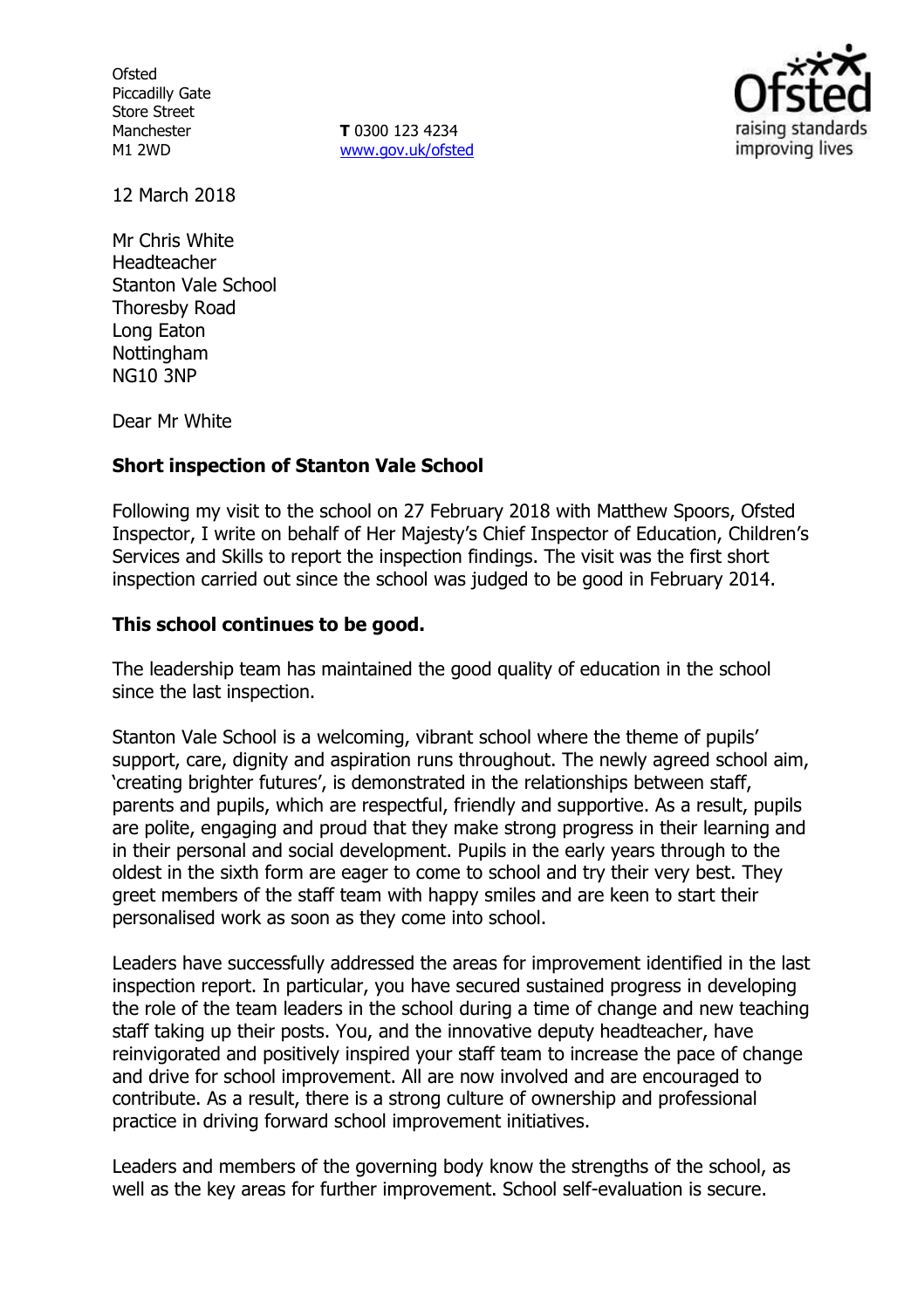

The governing body is active in holding leaders to account as well as providing support. There are plans in place to sustain the momentum for improvement. Leaders are keen to further develop the bespoke assessment approach and quality assurance systems. The aim is for middle leaders then to provide further opportunities for all pupils to be recognised for the small steps progress and outstanding achievements that they make over time.

You lead a very motivated and committed team that makes a positive difference to the education and life chances of the Stanton Vale learners. Staff have a clear sense of pride in the school and understand their role in contributing to its continued success overall. Middle leaders and leaders responsible for the post-16 provision know that they need to further develop the new school assessment system and increase the opportunities for post-16 student accreditation.

The school improvement partner, appointed by the local authority, said, 'The team have developed a detailed approach to school improvement planning and their evaluation of strengths and areas for development is broadly accurate.'

Leaders and other key adults in the school have a detailed understanding of the educational and care needs of each pupil. Strong teaching and well-thought-out personalised interventions enable teachers, teaching assistants and therapists to provide pupils with a personalised programme of learning and support. This helps pupils to tackle their next steps in learning positively.

You and your team are now at an exciting time in the school's development. In implementing the new approach to assessment, you have started to consider the needs and expectations of the post-16 students and their parents and carers in preparing them for success in adulthood. Inspectors identified that you need to increase the pace of this work.

Parents who provided information to the inspection and to school surveys indicate that they are unanimously positive about the school. One parent stated, 'The teachers, support workers and health practitioners are fantastic and exemplary at what they do.'

## **Safeguarding is effective.**

Leaders and administrators have ensured that safeguarding takes high priority. Pupils are happy, safe and well cared for. Ensuring that their views are valued is a core part of the school's ethos.

Leaders have ensured that all safeguarding policies are fit for purpose. Training for staff ensures that they fully understand the risks that pupils may be vulnerable to, and the systems to keep them safe. Records scrutinised were detailed and included all the required information. There is evidence of a rigorous follow-up with external agencies to ensure that pupils' needs are met. Records are stored securely.

You have taken care to ensure that those members of staff responsible for administering medications or medical procedures have had a high level of training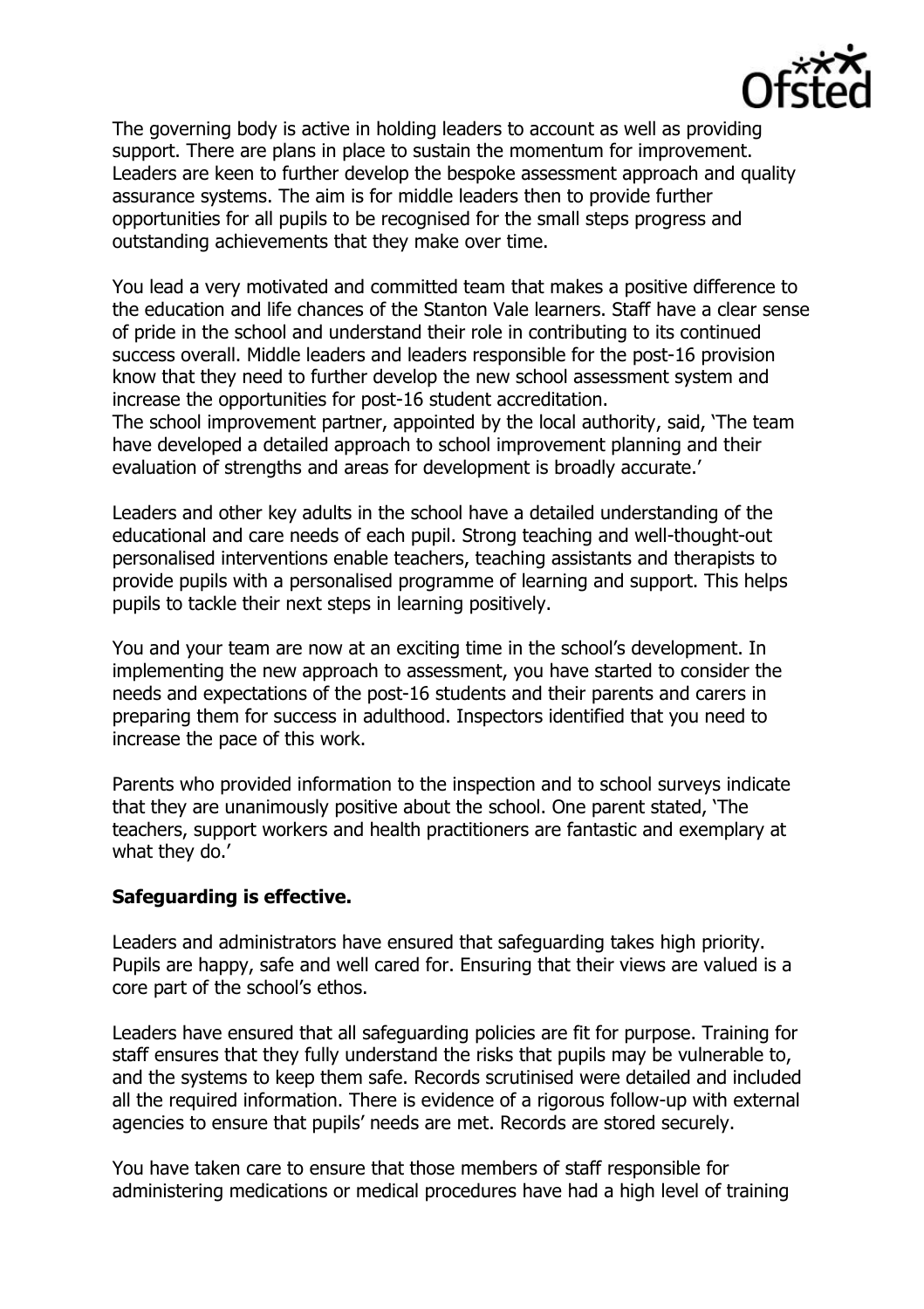

and that their work is externally supervised.

You and your team make sure that pupils are taught to keep themselves safe, including through the very strong programme for personal and social education. Pupils, parents and staff raised no concerns about pupils' safety and welfare. There is a strong safeguarding culture in the school.

# **Inspection findings**

- During this inspection, inspectors looked particularly at whether leaders have maintained a high standard of education since the last inspection. We reviewed how leaders self-evaluate the strengths and weaknesses of the school, how middle leaders evaluate pupils' progress, the use of the extra funding to support disadvantaged pupils and the quality of the new assessment system being implemented across the school.
- You and other senior leaders have made sure that your self-evaluation is increasingly accurate. In doing so, you have developed the role of middle leaders and have involved them fully in school self-evaluation activities. Professional development activities allow them to develop their leadership skills further. Governors are involved in self-evaluation and hold leaders to account by asking searching questions, for example making sure that the funding the school receives for disadvantaged pupils is spent appropriately. You and the inspectors agreed that in some aspects of the school's work there is a need for precision and a quickening of pace, for example regarding the development of post-16 accreditations and opportunities.
- $\blacksquare$  Middle leaders have developed robust plans for the curriculum, including medium- to long-term plans. Because these plans contain challenge and guidance on how to meet individual pupils' needs, teachers deliver lessons which lead to good progress across the school. This progress is slowed, however, for post-16 students because they have a less-developed qualification and assessment pathway available to them. Challenging learning or work placement opportunities for some students are not always provided for them.
- Your current assessment information shows that in all key stages pupils usually make good progress, with some making outstanding progress, from their starting point over a course of a year. Work in pupils' books, portfolios and photographic evidence of pupils engaging in learning and social activities confirms that strong progress is being made. Parents share inspectors' view that their children make strong progress. Members of the governing body have a good understanding of the assessment outcomes.
- Leaders expressed reservations about the historical assessment system. You and your deputy headteacher, in partnership with five other schools, have analysed in detail the needs of each pupil. You are using that information for pupils with 'p' profiles to develop your own comprehensive system of assessment that is better able to capture the small steps attainment and achievement progress that your pupils make. This system is not yet embedded and its impact cannot be fully evaluated.